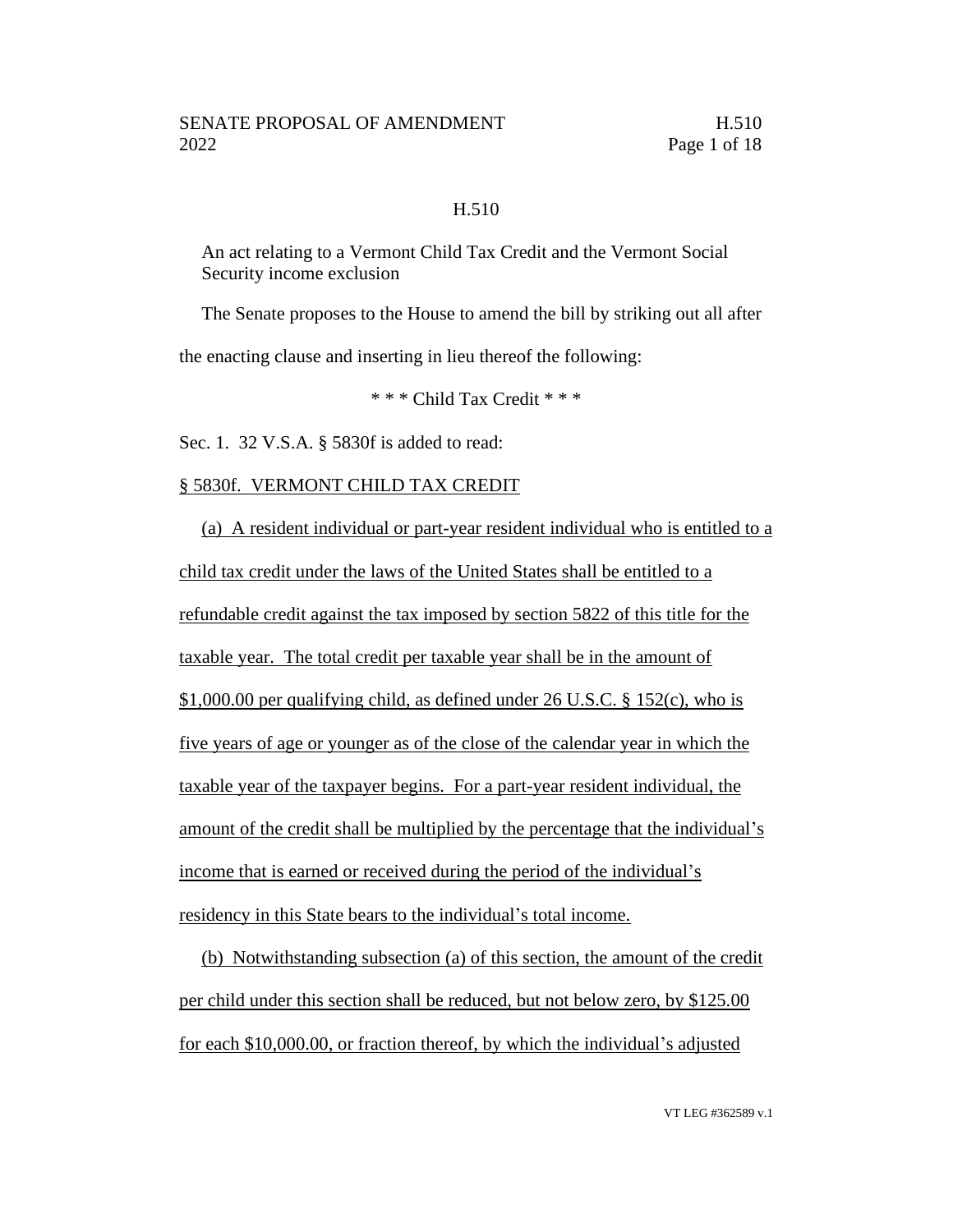gross income exceeds \$55,000.00, irrespective of the individual's filing status. For purposes of this subsection, spouses filing jointly shall be considered an individual.

(c) Notwithstanding any provision of law to the contrary, the refundable credit and its payment authorized under this section shall be treated in the same manner as the federal Earned Income Tax Credit and shall not be considered as assets, income, or resources to the same extent the credit and its payment would be disregarded pursuant to 26 U.S.C. § 6409 and the general welfare doctrine for purposes of determining eligibility for benefits or assistance, or the amount or extent of those benefits or assistance, under any State or local program, including programs established under 33 V.S.A. § 3512 and chapters 11, 17, 19, 21, 25, and 26. This subsection shall only apply to the extent that it does not conflict with federal law relating to the benefit or assistance program and that any required federal approval or waiver is first obtained for that program.

(d) An individual who is eligible for the credit under this section but who is not required to file a tax return under section 5861 of this title may claim the credit in the form and manner prescribed by the Commissioner of Taxes, provided the form and manner are as simple and easy to understand as possible.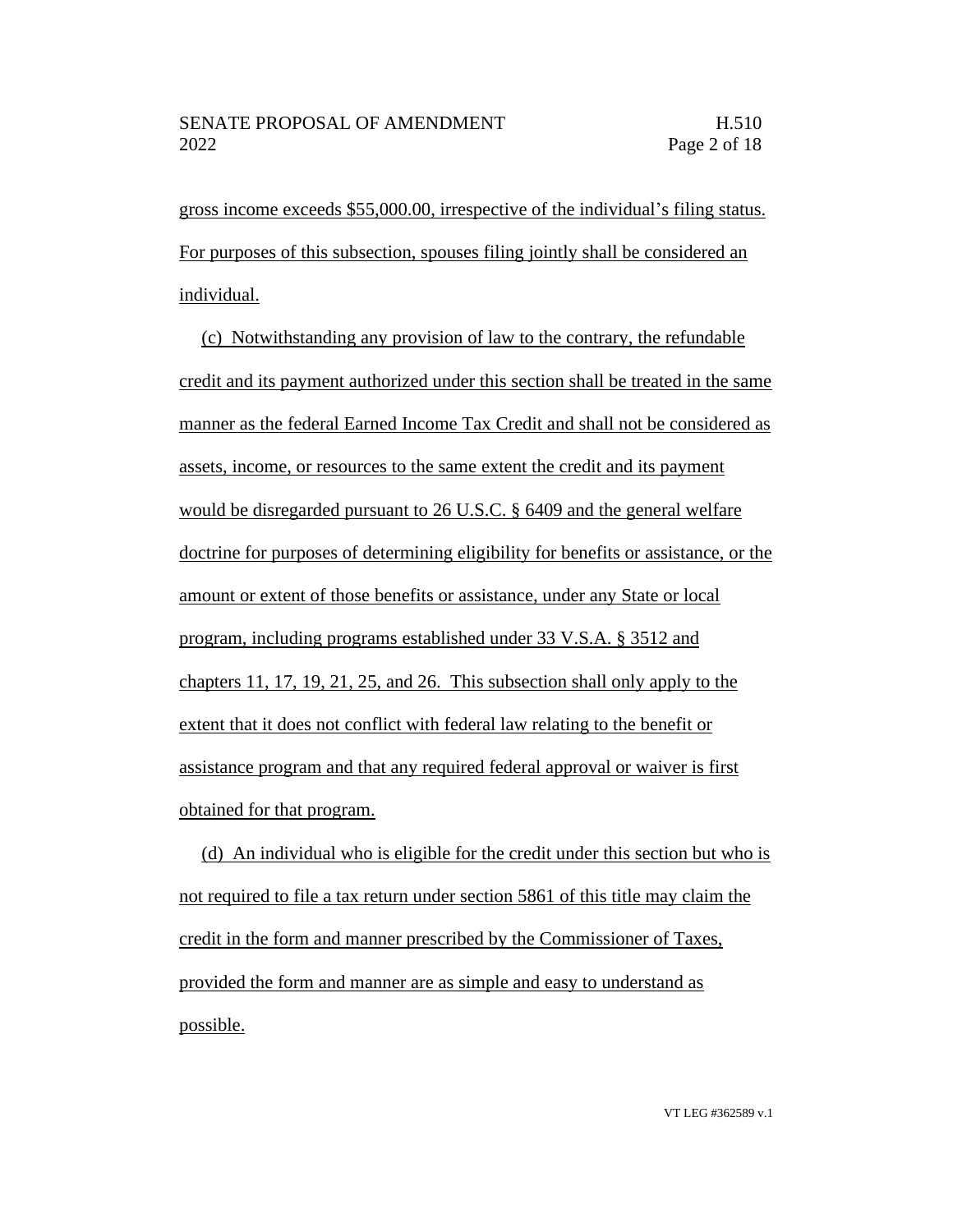\* \* \* Child and Dependent Care Tax Credit \* \* \*

Sec. 2. 32 V.S.A. § 5822(d) is amended to read:

(d)(1) A taxpayer shall be entitled to a credit against the tax imposed under this section of 24 percent of each of the credits allowed against the taxpayer's federal income tax for the taxable year as follows: the credit for people who are elderly or permanently totally disabled, and the investment tax credit attributable to the Vermont-property portion of the investment, and child care and dependent care credits.

\* \* \*

Sec. 3. 32 V.S.A. § 5828c is amended to read:

#### § 5828c. LOW-INCOME CHILD AND DEPENDENT CARE CREDIT

A resident of this State with federal adjusted gross income less than \$30,000.00 (or \$40,000.00 for married, filing jointly) shall be eligible for a refundable credit against the tax imposed under section 5822 of this title. The credit shall be equal to 50 percent of the federal child and dependent care credit allowed to the taxpayer for the taxable year for child or dependent care services provided in this State in a registered home or licensed facility certified by the Agency of Human Services as meeting national accreditation or national credential standards endorsed by the Agency. A credit under this section shall be in lieu of any child and dependent care credit available under subsection 5822(d) of this title.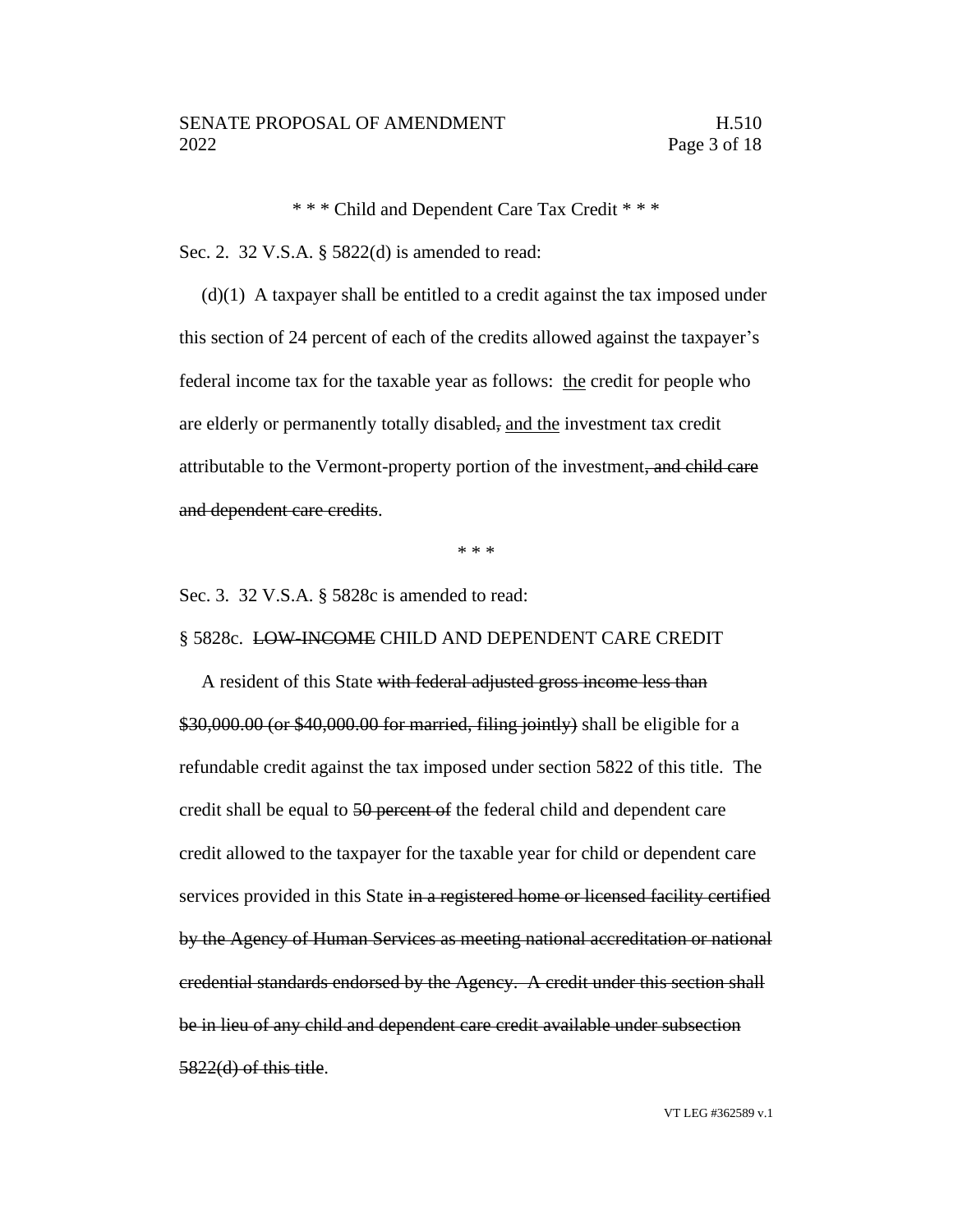\* \* \* Student Loan Interest Deduction \* \* \*

Sec. 4. 32 V.S.A. § 5811 is amended to read:

#### § 5811. DEFINITIONS

The following definitions shall apply throughout As used in this chapter unless the context requires otherwise:

\* \* \*

(21) "Taxable income" means, in the case of an individual, federal adjusted gross income determined without regard to 26 U.S.C. § 168(k) and:

\* \* \*

(B) decreased by the following items of income (to the extent such income is included in federal adjusted gross income):

\* \* \*

(iv) the portion of federally taxable benefits received under the federal Social Security Act that is required to be excluded under section 5830e of this chapter; and

\* \* \*

(vi) the amount of interest paid by a qualified resident taxpayer during the taxable year on a qualified education loan for the costs of attendance at an eligible educational institution; and

\* \* \*

(29) As used in subdivision  $(21)(B)(vi)$  of this section: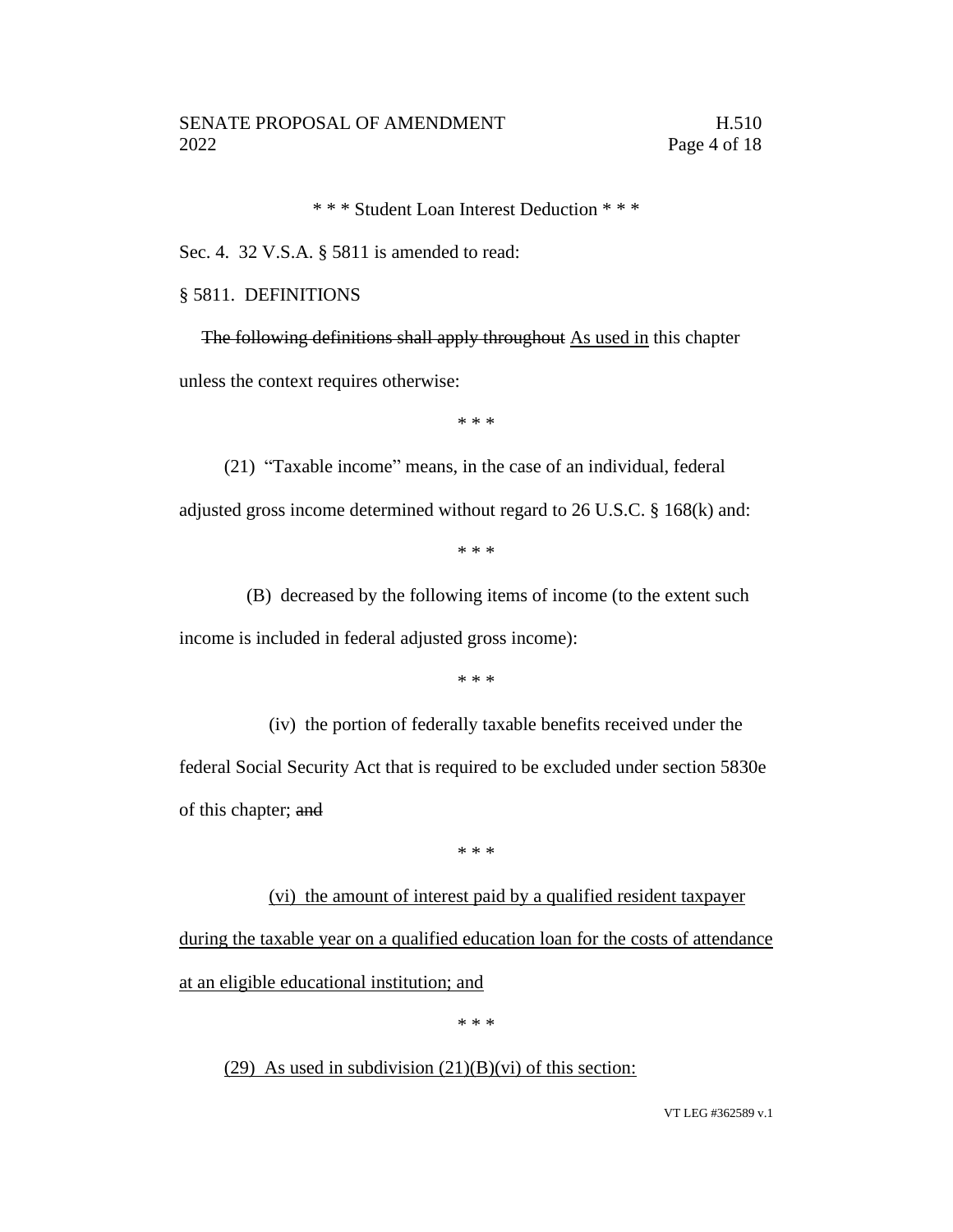(A) "Qualified education loan" and "eligible educational institution" shall have the same meanings as under 26 U.S.C. § 221(d).

(B) "Qualified resident taxpayer" means an individual qualifying for residency as defined under subdivision (11) of this section and whose adjusted gross income is equal to or less than:

(i) \$120,000.00 if the individual's filing status is single, head of household, or married filing separately; or

(ii) \$200,000.00 if the individual's filing status is married filing jointly.

\* \* \* Statutory Purposes for Tax Expenditures \* \* \*

Sec. 5. 32 V.S.A. § 5813 is amended to read:

§ 5813. STATUTORY PURPOSES

\* \* \*

(c) The statutory purpose of the Vermont credit for child and dependent care in subsection 5822(d) of this title is to provide financial assistance to employees who must incur dependent care expenses to stay in the workforce in the absence of prekindergarten programming. [Repealed.]

\* \* \*

(r) The statutory purpose of the Vermont low-income child and dependent care tax credit in section 5828c of this title is to provide cash relief to lower-

VT LEG #362589 v.1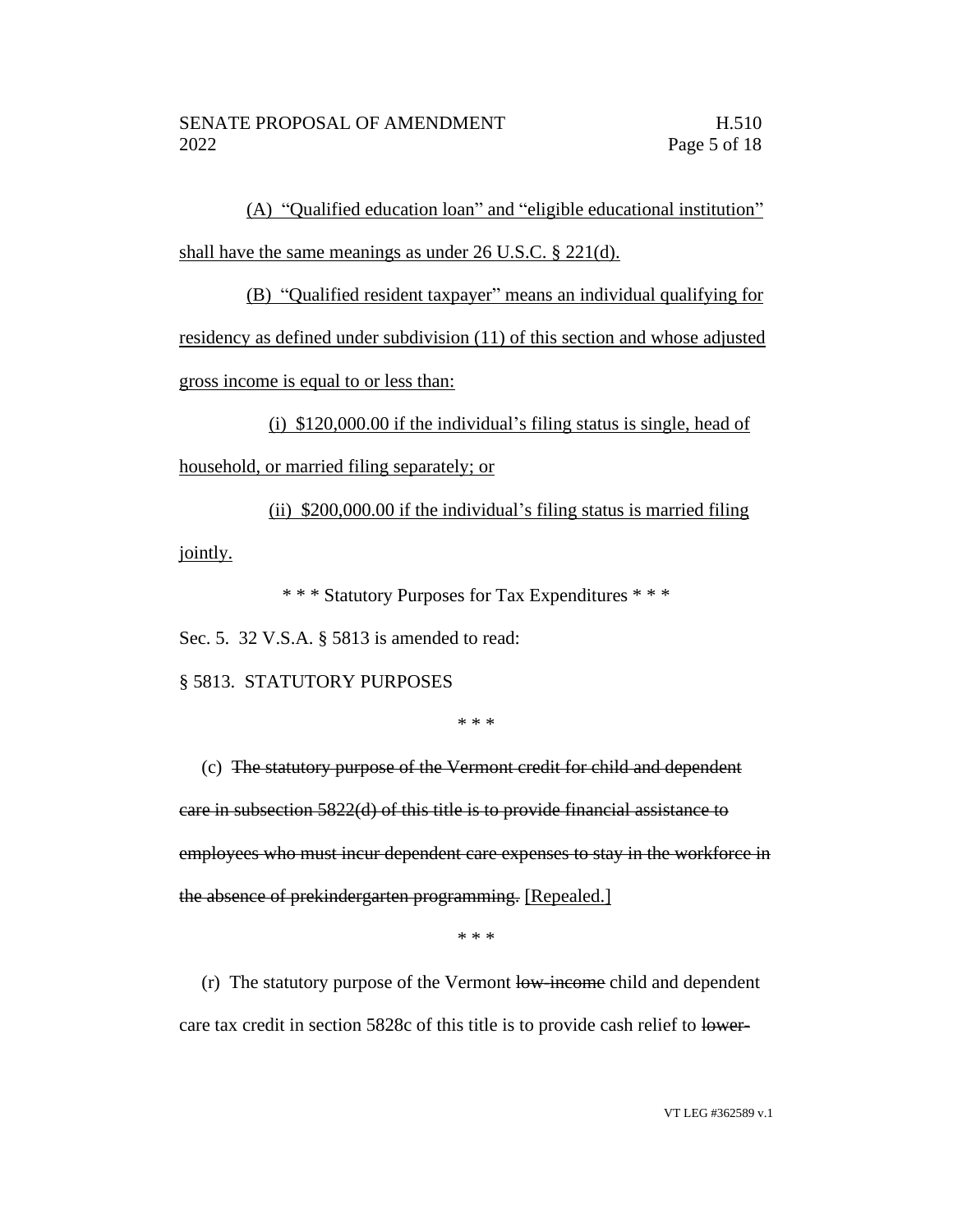income employees who incur dependent care expenses in certified centers to enable them to remain in the workforce.

\* \* \*

(y) The statutory purpose of the Vermont child tax credit in section 5830f of this title is to provide financial support to families with young children.

(z) The statutory purpose of the exclusion from income of student loan interest paid in subdivision  $5811(21)(B)(vi)$  of this title is to lessen the financial impact of higher education debt on Vermonters.

\* \* \* Sunsets; Tax Credits and Deduction \* \* \*

Sec. 6. REPEAL; CHILD TAX CREDIT

32 V.S.A. § 5830f (Vermont child tax credit) is repealed.

Sec. 7. 32 V.S.A. § 5822(d) is amended to read:

 $(d)(1)$  A taxpayer shall be entitled to a credit against the tax imposed under this section of 24 percent of each of the credits allowed against the taxpayer's federal income tax for the taxable year as follows: the credit for people who are elderly or permanently totally disabled, and the investment tax credit attributable to the Vermont-property portion of the investment, and child care and dependent care credits.

\* \* \*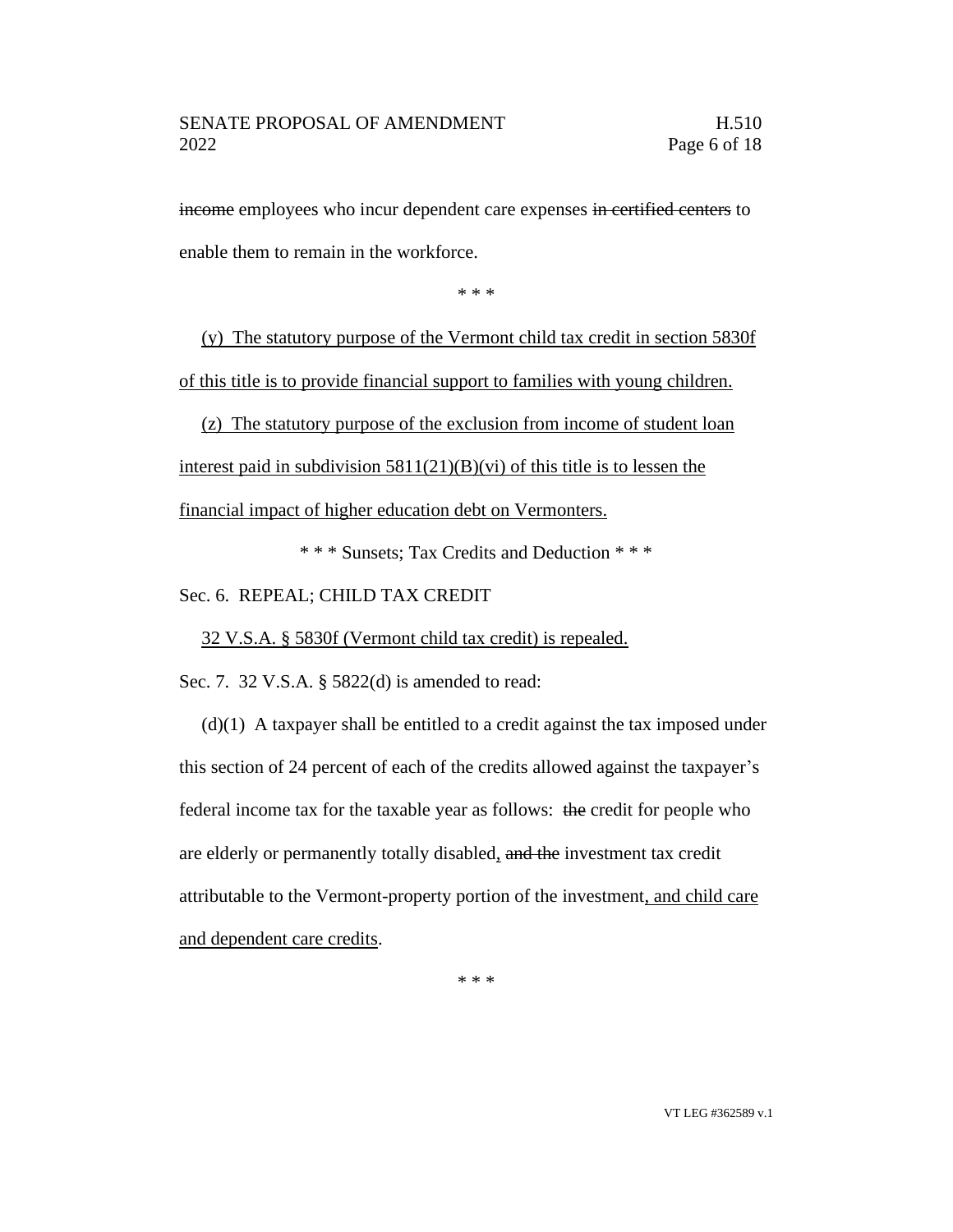Sec. 8. 32 V.S.A. § 5828c is amended to read:

#### § 5828c. LOW-INCOME CHILD AND DEPENDENT CARE CREDIT

A resident of this State with federal adjusted gross income less than \$30,000.00 (or \$40,000.00 for married, filing jointly) shall be eligible for a refundable credit against the tax imposed under section 5822 of this title. The credit shall be equal to 50 percent of the federal child and dependent care credit allowed to the taxpayer for the taxable year for child or dependent care services provided in this State in a registered home or licensed facility certified by the Agency of Human Services as meeting national accreditation or national credential standards endorsed by the Agency. A credit under this section shall be in lieu of any child and dependent care credit available under subsection 5822(d) of this title.

Sec. 9. 32 V.S.A. § 5811(21)(B) is amended to read:

(B) decreased by the following items of income (to the extent such income is included in federal adjusted gross income):

\* \* \*

(iv) the portion of federally taxable benefits received under the federal Social Security Act that is required to be excluded under section 5830e of this chapter; and

\* \* \*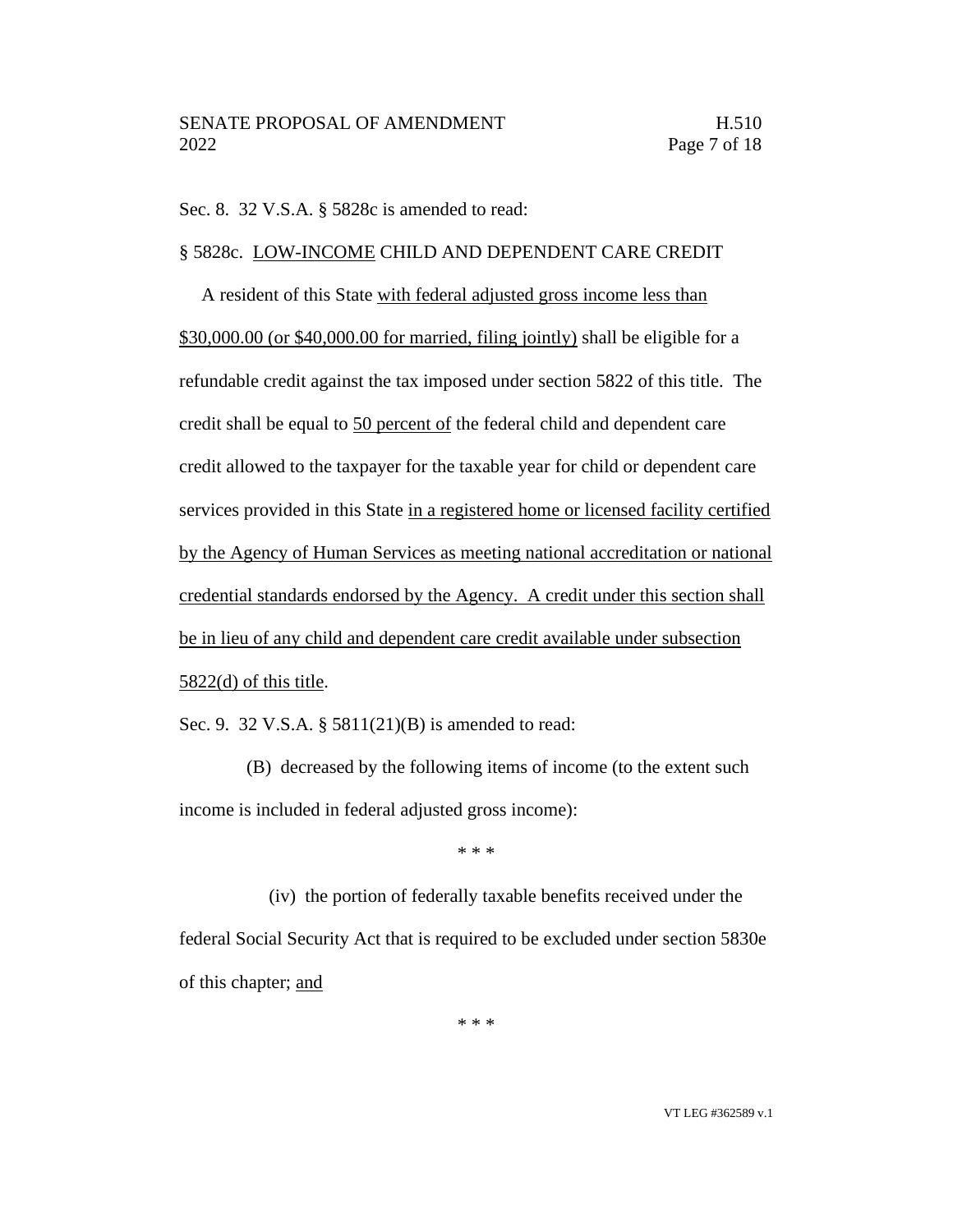(vi) the amount of interest paid by a qualified resident taxpayer during the taxable year on a qualified education loan for the costs of attendance at an eligible educational institution; and [Repealed.]

\* \* \*

(29) As used in subdivision  $(21)(B)(vi)$  of this section:

(A) "Qualified education loan" and "eligible educational institution" shall have the same meanings as under 26 U.S.C. § 221(d).

(B) "Qualified resident taxpayer" means an individual qualifying for residency as defined under subdivision (11) of this section and whose adjusted gross income is equal to or less than:

(i) \$120,000.00 if the individual's filing status is single, head of household, or married filing separately; or

(ii) \$200,000.00 if the individual's filing status is married filing jointly. [Repealed.]

Sec. 10. 32 V.S.A. § 5813 is amended to read:

§ 5813. STATUTORY PURPOSES

\* \* \*

(c) The statutory purpose of the Vermont credit for child and dependent care in subsection 5822(d) of this title is to provide financial assistance to employees who must incur dependent care expenses to stay in the workforce in the absence of prekindergarten programming.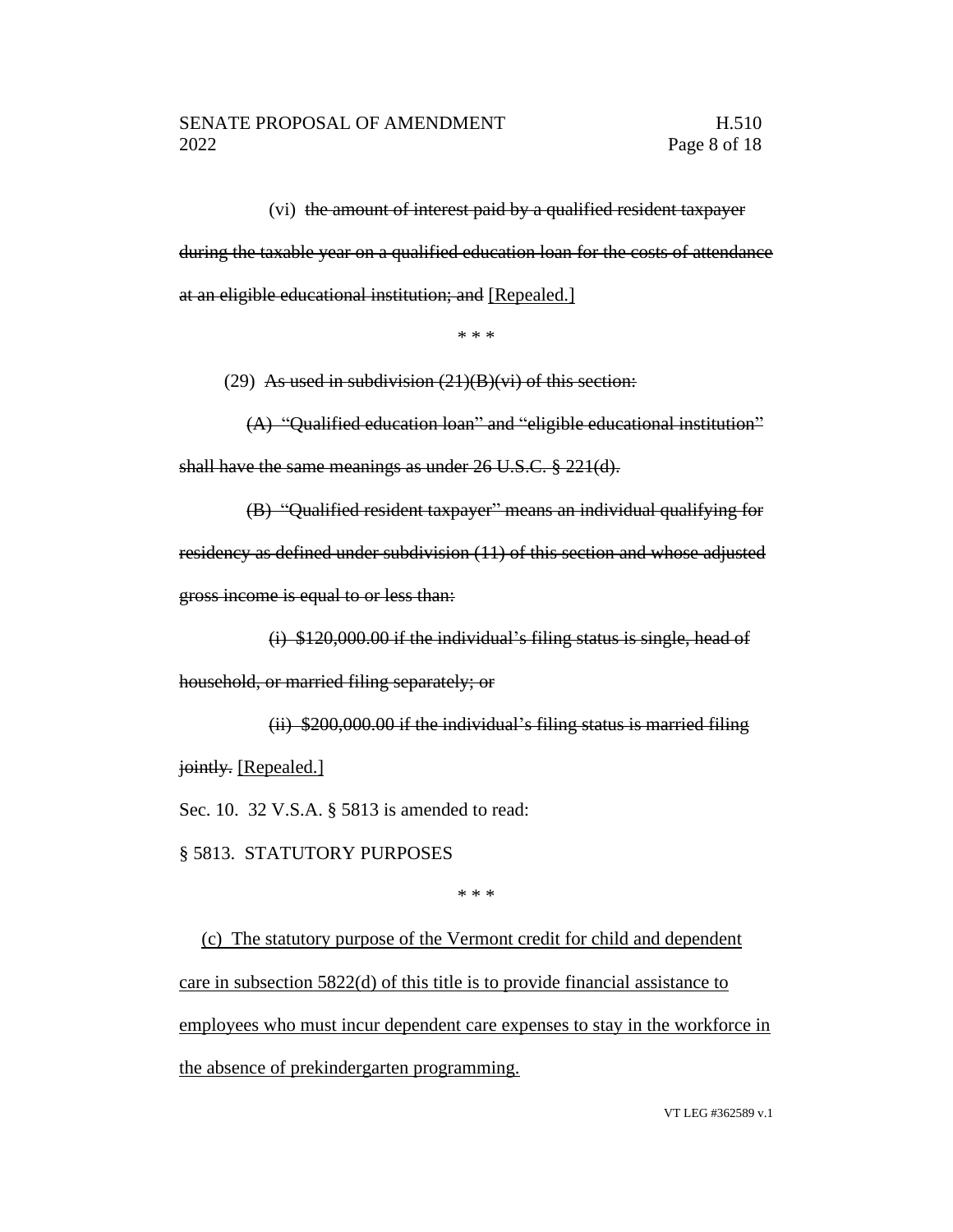\* \* \*

(r) The statutory purpose of the Vermont low-income child and dependent care tax credit in section 5828c of this title is to provide cash relief to lowerincome employees who incur dependent care expenses in certified centers to enable them to remain in the workforce.

\* \* \*

(y) The statutory purpose of the Vermont child tax credit in section 5830f of this title is to provide financial support to families with young children. [Repealed.]

(z) The statutory purpose of the exclusion from income of student loan interest paid in subdivision 5811(21)(B)(vi) of this title is to lessen the financial impact of higher education debt on Vermonters. [Repealed.]

\* \* \* Retirement Income Exclusions \* \* \*

Sec. 11. 32 V.S.A. § 5811(21)(B)(iv) is amended to read:

(iv) the portion of certain retirement income and federally taxable benefits received under the federal Social Security Act that is required to be excluded under section 5830e of this chapter; and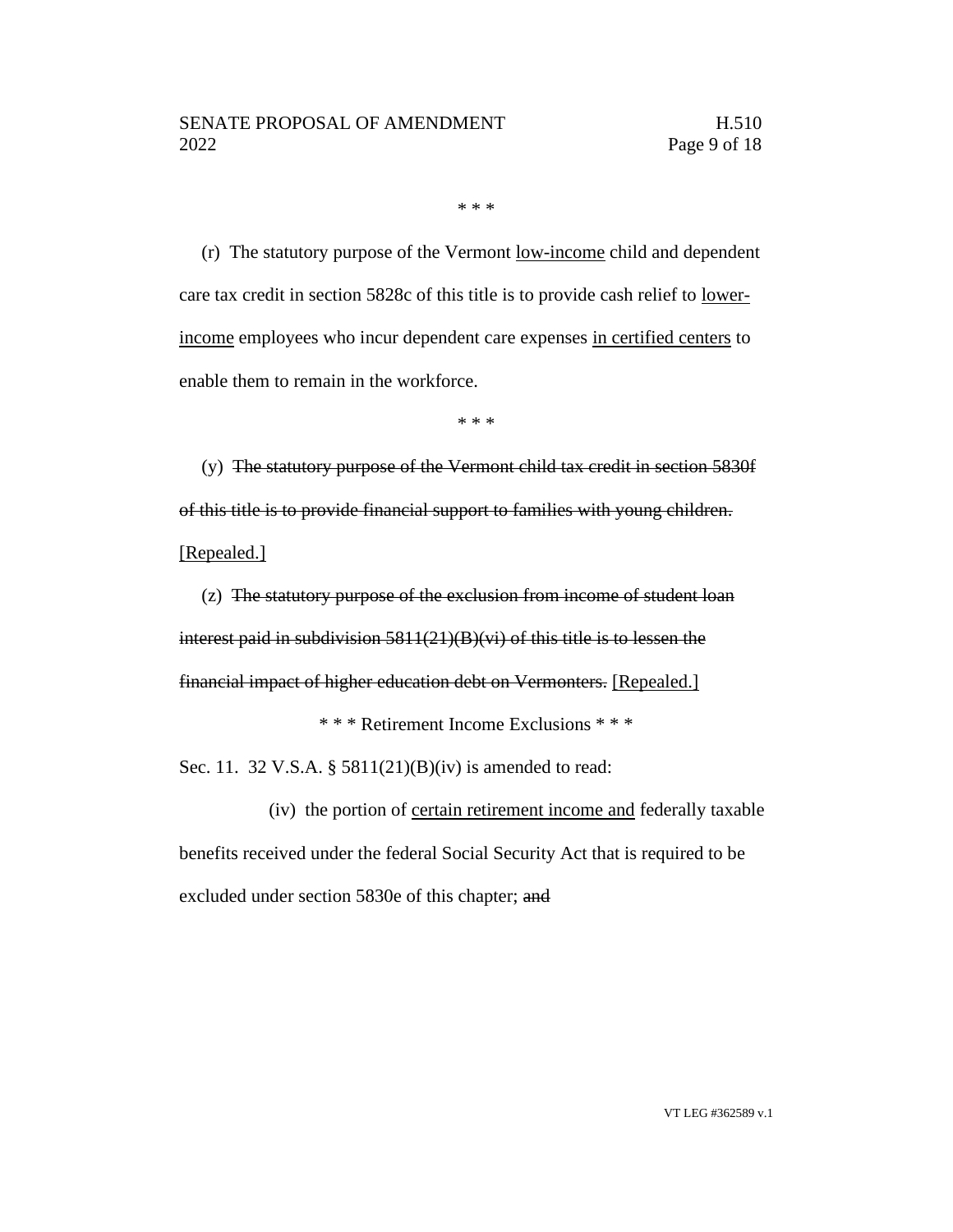Sec. 12. 32 V.S.A. § 5830e is amended to read:

#### § 5830e. RETIREMENT INCOME; SOCIAL SECURITY INCOME

(a) Social Security income. The portion of federally taxable Social Security benefits excluded from taxable income under subdivision  $5811(21)(B)(iv)$  of this chapter shall be as follows:

(1) For taxpayers whose filing status is single, married filing separately, head of household, or qualifying widow or widower surviving spouse:

(A) If the federal adjusted gross income of the taxpayer is less than or equal to \$45,000.00 \$50,000.00, all federally taxable benefits received under the federal Social Security Act shall be excluded.

(B) If the federal adjusted gross income of the taxpayer is greater than \$45,000.00 \$50,000.00 but less than \$55,000.00 \$60,000.00, the percentage of federally taxable benefits received under the Social Security Act to be excluded shall be proportional to the amount of the taxpayer's federal adjusted gross income over \$45,000.00 \$50,000.00, determined by:

(i) subtracting the federal adjusted gross income of the taxpayer from \$55,000.00 \$60,000.00;

(ii) dividing the value under subdivision (i) of this subdivision  $(B)$ by \$10,000.00; and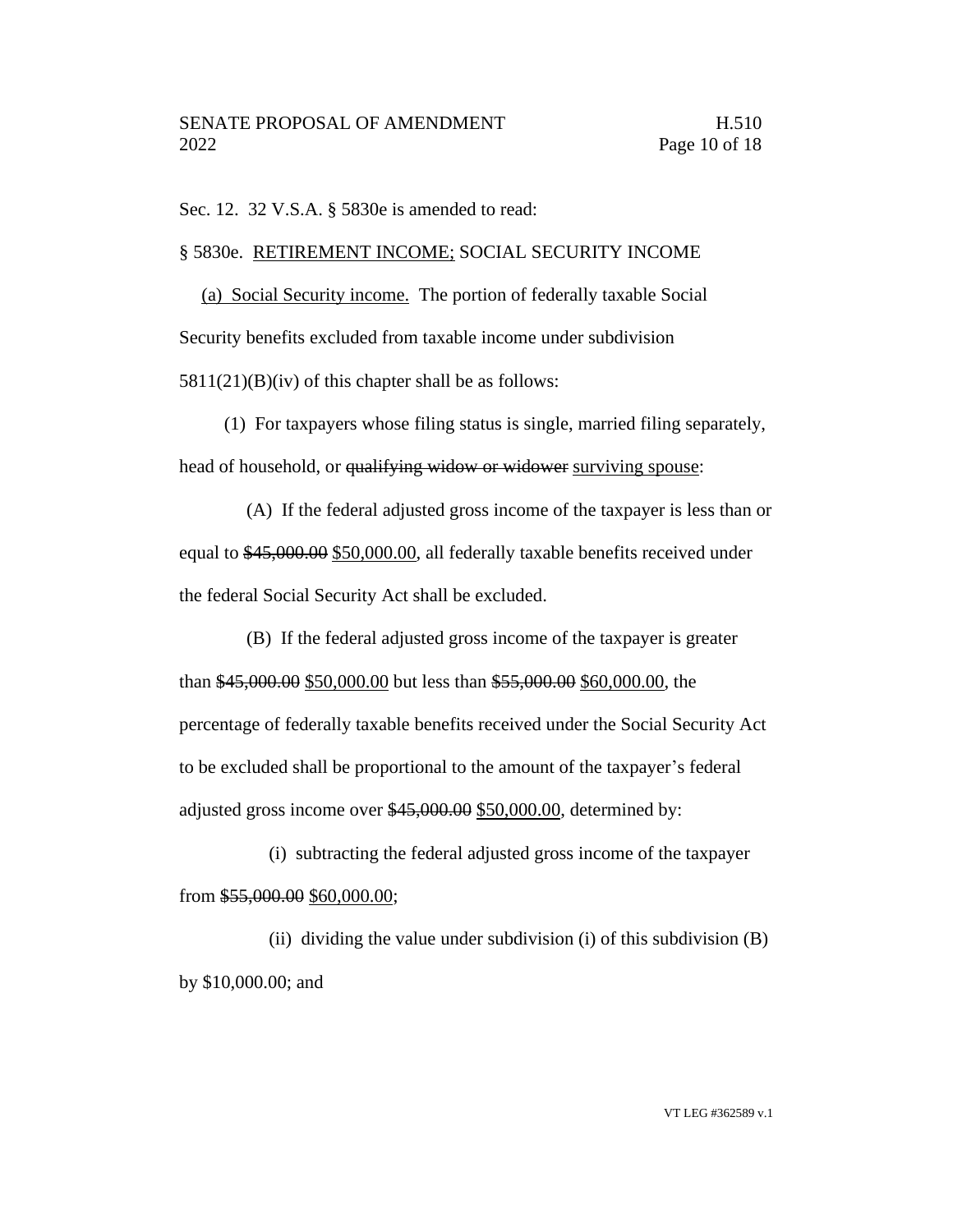(iii) multiplying the value under subdivision (ii) of this subdivision (B) by the federally taxable benefits received under the Social Security Act.

(C) If the federal adjusted gross income of the taxpayer is equal to or greater than \$55,000.00 \$60,000.00, no amount of the federally taxable benefits received under the Social Security Act shall be excluded under this section.

(2) For taxpayers whose filing status is married filing jointly:

(A) If the federal adjusted gross income of the taxpayer is less than or equal to \$60,000.00 \$65,000.00, all federally taxable benefits received under the Social Security Act shall be excluded.

(B) If the federal adjusted gross income of the taxpayer is greater than \$60,000.00 \$65,000.00 but less than \$70,000.00 \$75,000.00, the percentage of federally taxable benefits received under the Social Security Act to be excluded shall be proportional to the amount of the taxpayer's federal adjusted gross income over \$60,000.00 \$65,000.00, determined by:

(i) subtracting the federal adjusted gross income of the taxpayer from \$70,000.00 \$75,000.00;

(ii) dividing the value under subdivision (i) of this subdivision  $(B)$ by \$10,000.00; and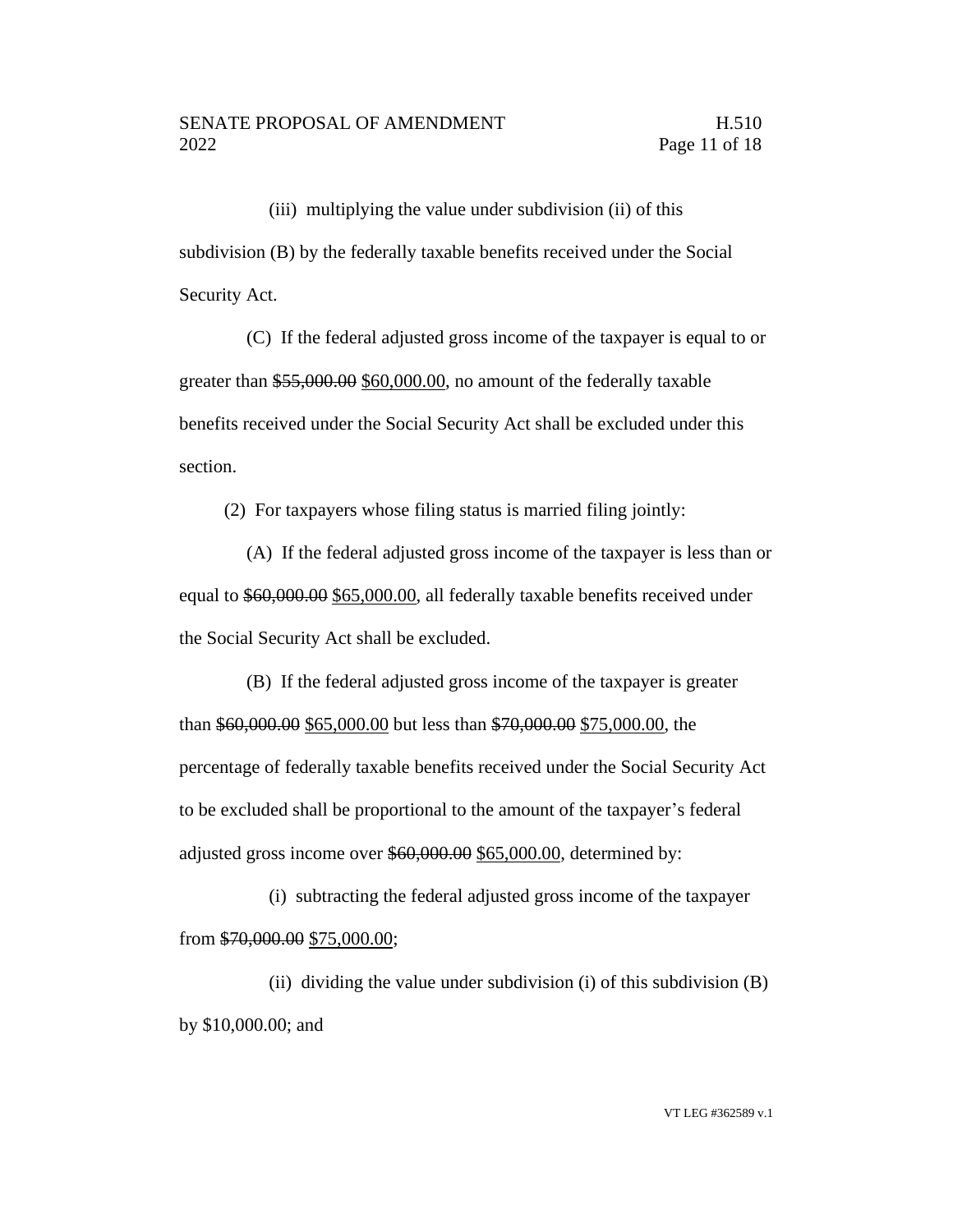(iii) multiplying the value under subdivision (ii) of this subdivision (B) by the federally taxable benefits received under the Social Security Act.

(C) If the federal adjusted gross income of the taxpayer is equal to or greater than \$70,000.00 \$75,000.00, no amount of the federally taxable benefits received under the Social Security Act shall be excluded under this section.

(b) Civil Service Retirement System income. The portion of income received from the Civil Service Retirement System excluded from taxable income under subdivision  $5811(21)(B)(iv)$  of this title shall be subject to the limitations under subsection (e) of this section and shall be determined as follows:

(1) For taxpayers whose filing status is single, married filing separately, head of household, or surviving spouse:

(A) If the federal adjusted gross income of the taxpayer is less than or equal to \$50,000.00, the first \$10,000.00 of income received from the Civil Service Retirement System shall be excluded.

(B) If the federal adjusted gross income of the taxpayer is greater than \$50,000.00 but less than \$60,000.00, the percentage of the first \$10,000.00 of income received from the Civil Service Retirement System to be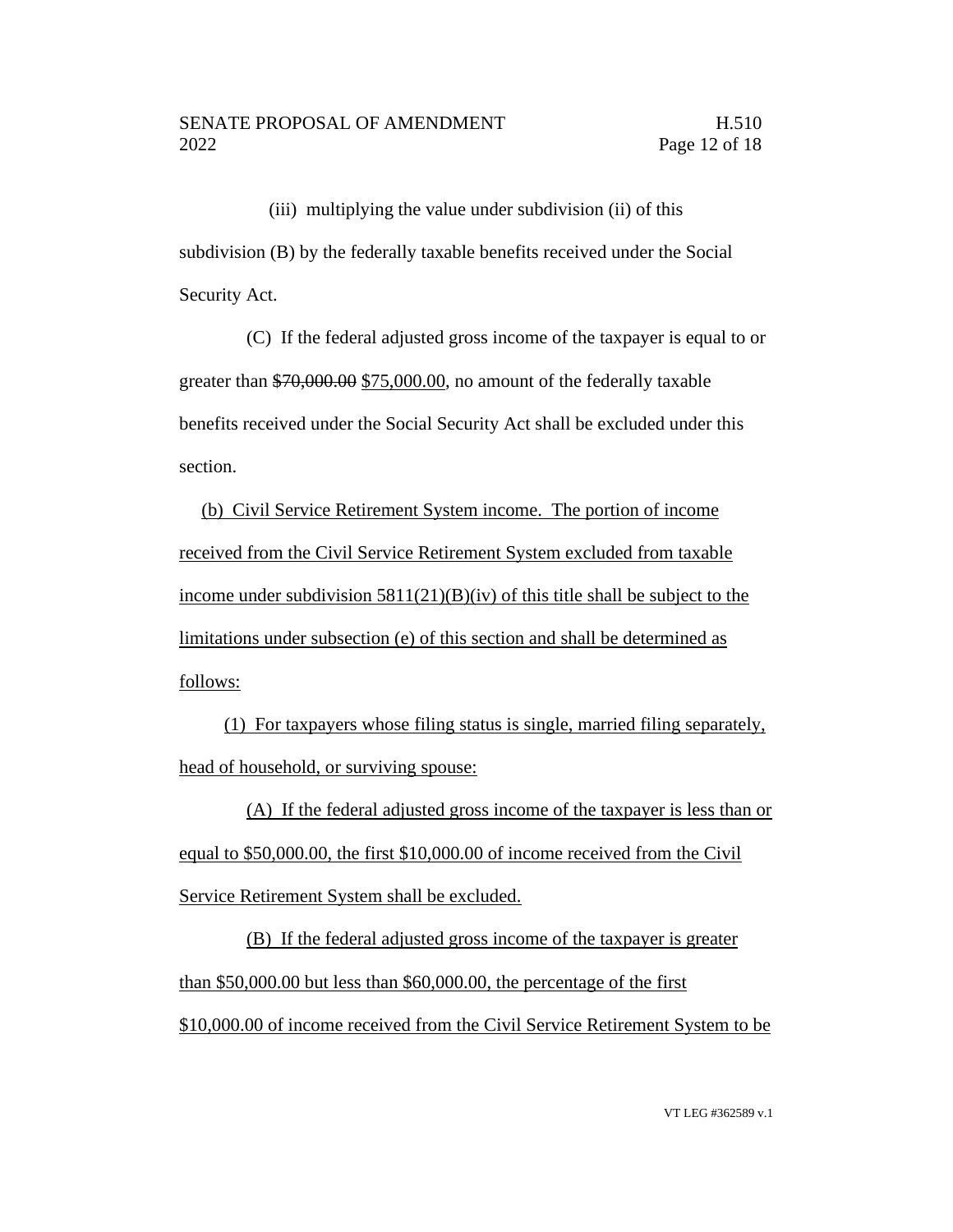excluded shall be proportional to the amount of the taxpayer's federal adjusted gross income over \$50,000.00, determined by:

(i) subtracting the federal adjusted gross income of the taxpayer from \$60,000.00;

(ii) dividing the value under subdivision (i) of this subdivision (B) by \$10,000.00; and

(iii) multiplying the value under subdivision (ii) of this subdivision (B) by the income received from the Civil Service Retirement System.

(C) If the federal adjusted gross income of the taxpayer is equal to or greater than \$60,000.00, no amount of the income received from the Civil Service Retirement System shall be excluded under this section.

(2) For taxpayers whose filing status is married filing jointly:

(A) If the federal adjusted gross income of the taxpayer is less than or equal to \$65,000.00, the first \$10,000.00 of income received from the Civil Service Retirement System shall be excluded.

(B) If the federal adjusted gross income of the taxpayer is greater than \$65,000.00 but less than \$75,000.00, the percentage of the first \$10,000.00 of income received from the Civil Service Retirement System to be excluded shall be proportional to the amount of the taxpayer's federal adjusted gross income over \$65,000.00, determined by: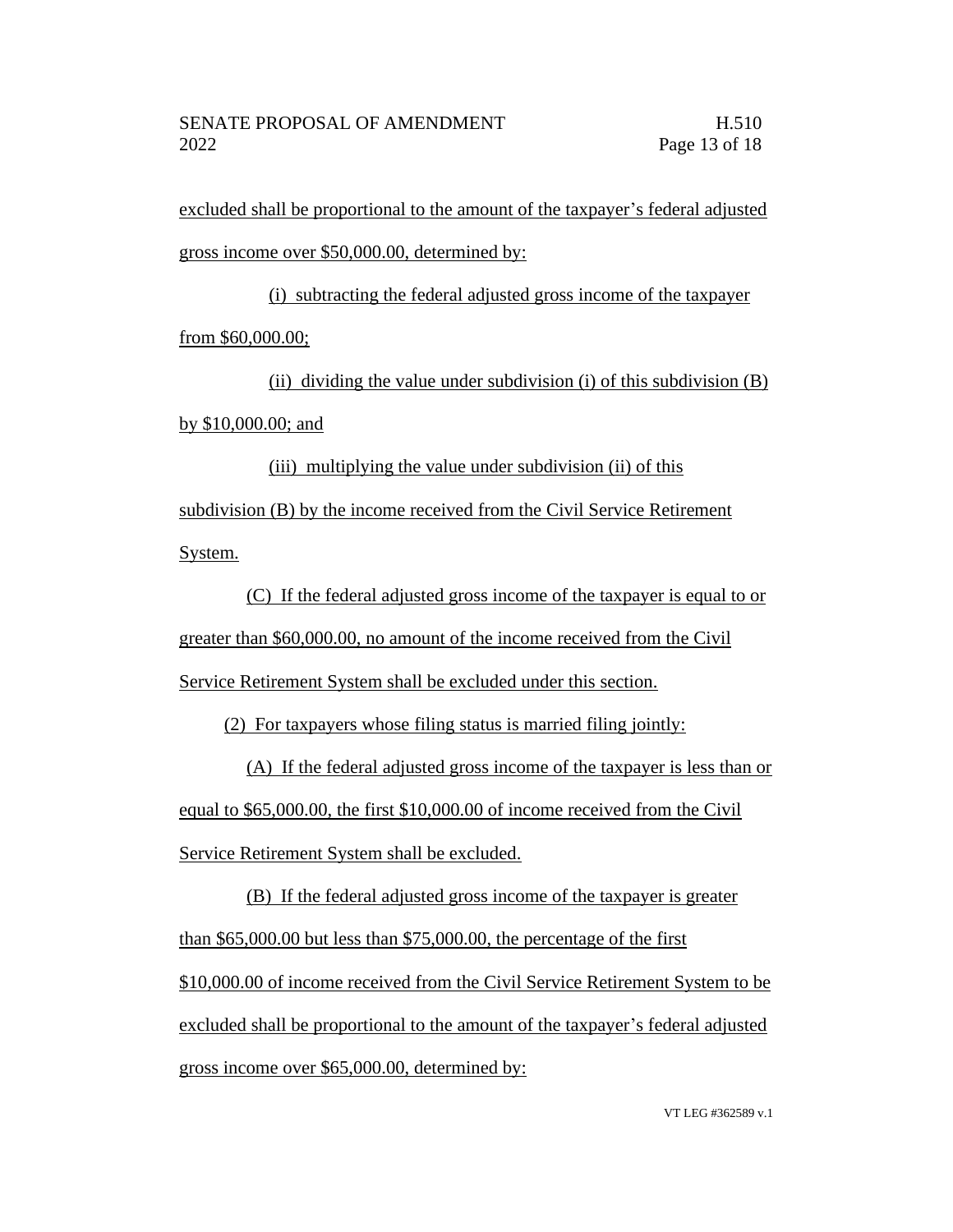(i) subtracting the federal adjusted gross income of the taxpayer from \$75,000.00;

(ii) dividing the value under subdivision (i) of this subdivision (B) by \$10,000.00; and

(iii) multiplying the value under subdivision (ii) of this subdivision (B) by the income received from the Civil Service Retirement System.

(C) If the federal adjusted gross income of the taxpayer is equal to or greater than \$75,000.00, no amount of the income received from the Civil Service Retirement System shall be excluded under this section.

(c) Other contributory retirement systems; earnings not covered by Social Security. Other retirement income, except U.S. military retirement income pursuant to subsection (d) of this section, received by a taxpayer of this State shall be excluded pursuant to subsection (b) of this section as though the income were received from the Civil Service Retirement System and shall be subject to the limitations under subsection (e) of this section, provided that:

(1) the income is received from a contributory annuity, pension, endowment, or retirement system of:

(A) the U.S. government or a political subdivision or instrumentality of the U.S. government;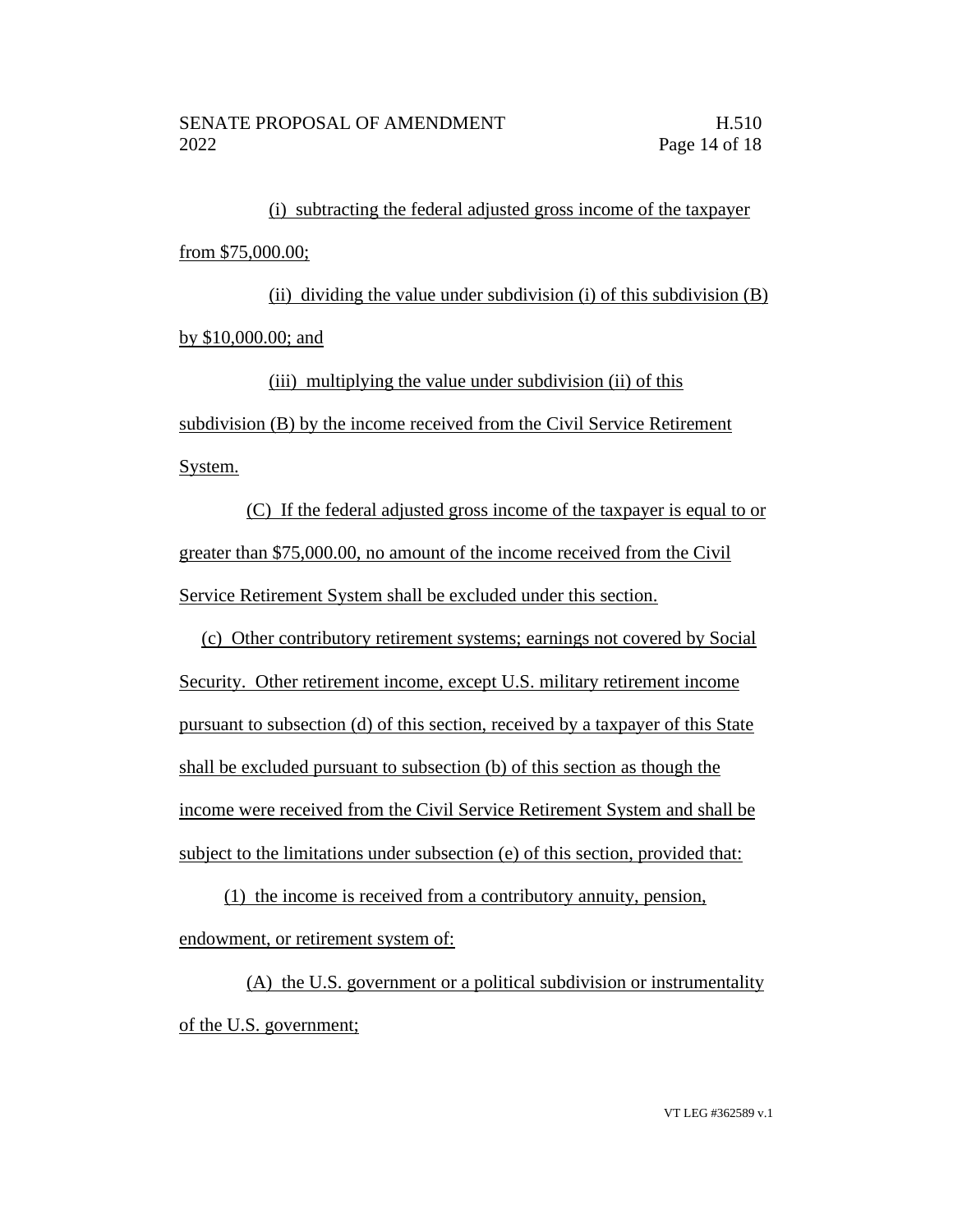(B) this State or a political subdivision or instrumentality of this State; or

(C) another state or a political subdivision or instrumentality of another state; and

(2) the contributory system from which the income is received was based on earnings that were not covered by the Social Security Act.

(d) U.S. military retirement income. U.S. military retirement income received by a taxpayer of this State shall be excluded pursuant to subsection (b) of this section as though the income were received from the Civil Service Retirement System and shall be subject to the limitations under subsection (e) of this section.

(e) Requirement to elect one exclusion. A taxpayer of this State who is eligible during the taxable year for the Social Security income exclusion under subsection (a) of this section and any of the exclusions under subsections (b)– (d) of this section shall elect either one of the exclusions for which the taxpayer is eligible under subsections (b)–(d) of this section or the Social Security income exclusion under subsection (a) of this section, but not both, for the taxable year.

\* \* \* Affordable Housing Tax Credit; Manufactured Homes \* \* \* Sec. 13. 32 V.S.A. § 5930u(g) is amended to read:

 $(g)(1)$  In any fiscal year, the allocating agency may award up to: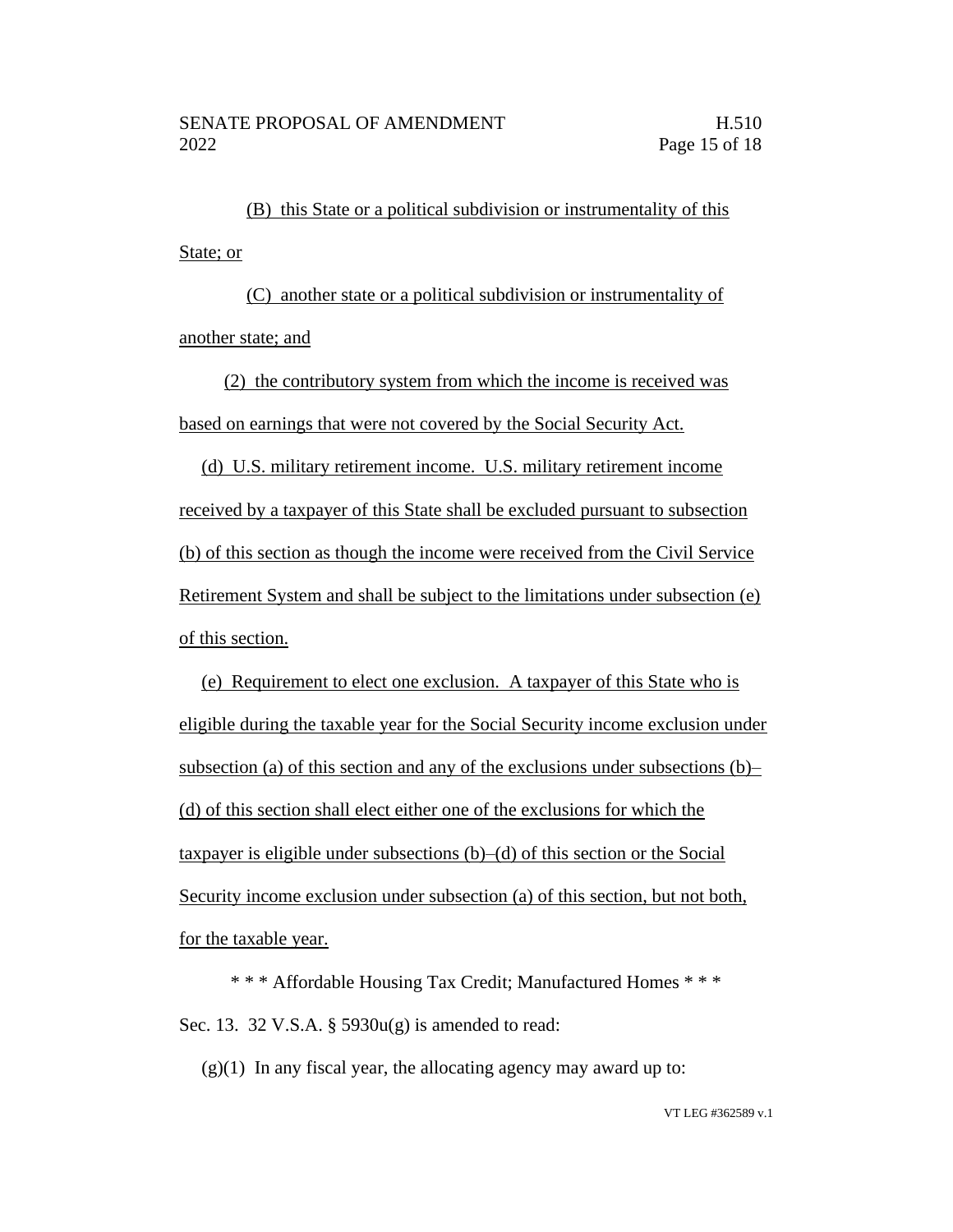(A) \$400,000.00 in total first-year credit allocations to all applicants for rental housing projects, for an aggregate limit of \$2,000,000.00 over any given five-year period that credits are available under this subdivision (A);.

(B) \$425,000.00 \$675,000.00 in total first-year credit allocations for loans or grants for owner-occupied unit financing or down payment loans as provided in subdivision (b)(2) of this section consistent with the allocation plan, including for new construction and manufactured housing, for an aggregate limit of \$2,125,000.00 \$3,375,000.00 over any given five-year period that credits are available under this subdivision (B). Of the total firstyear credit allocations made under this subdivision (B), \$250,000.00 shall be used each fiscal year for manufactured home purchase and replacement.

(2) If the full amount of first-year credits authorized by an award are not allocated to a taxpayer, the Agency may reclaim the amount not allocated and re-award such allocations to other applicants, and such re-awards shall not be subject to the limits set forth in subdivision (1) of this subsection.

\* \* \* Appropriations \* \* \*

Sec. 14. APPROPRIATION; AID FOR THE AGED, BLIND, AND DISABLED

(a) In fiscal year 2023, in addition to other funds provided to the Department for Children and Families, a total of \$1,700,000.00 in Global Commitment funds is appropriated to increase the payments to eligible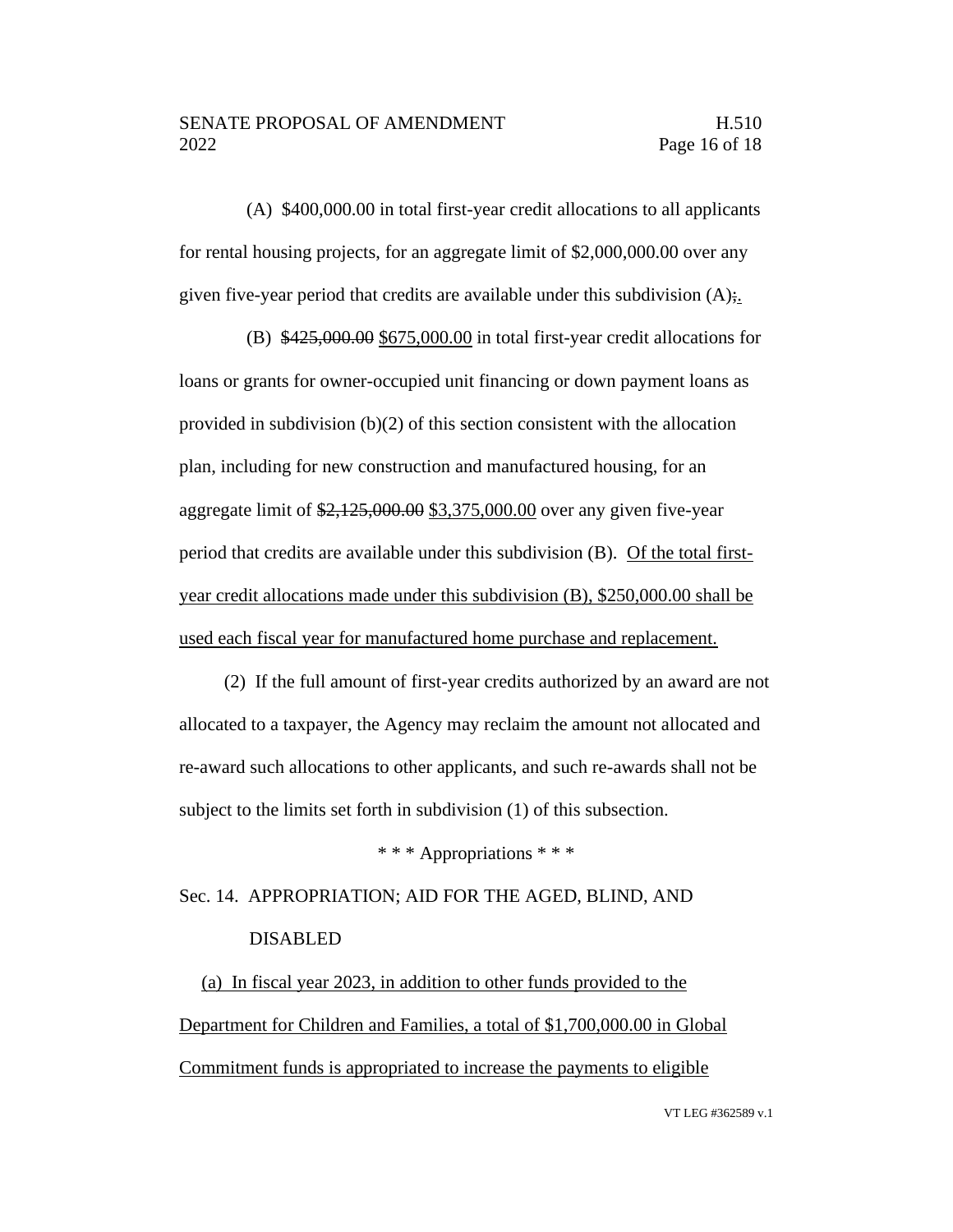individuals in the Aid for the Aged, Blind, and Disabled program. It is the intent of the General Assembly that this increase should be incorporated into the annual budget funding for the Aid for the Aged, Blind, and Disabled program in fiscal year 2024 and after.

(b) In fiscal year 2023, to fund the Global Commitment investment authorized under subsection (a) of this section, there is appropriated to the Secretary's Office of the Agency of Human Services:

(1) the sum of \$750,000.00 from the General Fund; and

(2) the sum of \$950,000.00 from federal funds.

(c) To the extent permitted under federal law, any increase in payments provided under subsection (a) of this section is intended to be retained by recipients in residential care settings by increasing the individuals' personal needs allowance.

Sec. 15. FY 2023 APPROPRIATION; CHILD CARE WORKER

# RETENTION GRANT PROGRAM

In fiscal year 2023, the sum of \$3,500,000.00 is appropriated from the General Fund to the Department for Children and Families to continue to fund the early childhood staff and home-based provider retention grant program established in 2021 Acts and Resolves No. 74, Sec. G.300(a)(30), as added by 2022 Acts and Resolves No. 83, Sec. 68.